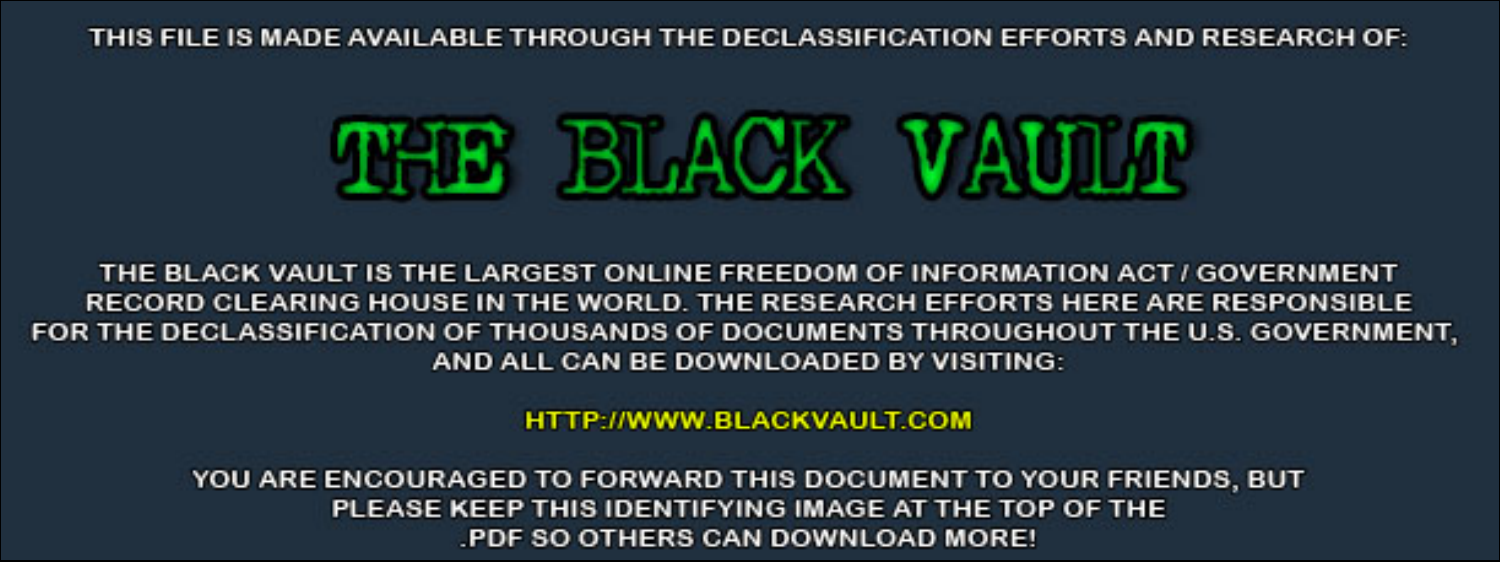UNCLASSIFIED (FOR OFFICIAL USE ONLY

## **(U) Cryptologic Almanac 50th Anniversary Series**

## **(U) NSA's First Inspector General**

(U) "Having spent the past few years looking critically at a number of specific details of our Agency's organization and performance, I am taking a little time off at the end of my assignment to set down some views on the Overall Picture, the Agency as a whole and the things it needs to do to itself to improve itself."

(U) So began the so-called "Swan Song" of NSA's first inspector general (IG), Captain E. S. L. (Sid) Goodwin, USN. Written in 1956, the document listed Goodwin's suggestions on how to improve the Agency and included recommendations related to NSA management and philosophy of operations. As NSA's first IG, serving from the Agency's founding until his retirement in 1956, Goodwin exerted a great deal of influence on how NSA was run. His reviews of NSA procedures and assets, such as the one quoted above, were taken very seriously by the upper management at the Agency and set the pattern for the future IGs.

(U) Ernest S. L. Goodwin was born on October 1, 1904, in New Orleans, Louisiana. He was appointed to the U.S. Naval Academy in 1921, graduating in 1925. After several years at sea as the communications officer on various destroyers and cruisers, he entered cryptology in 1932. He was assigned to OP20-G, the navy's communications intelligence organization, in Washington, DC, where he studied cryptanalysis under the tutelage of Tommy Dyer. He described this one-year course as a process of learning by doing.

(U) Goodwin continued his education throughout the remainder of the decade, albeit less formally. During a two-year tour in the Philippines, Goodwin performed a variety of cryptanalytic tasks, gaining an understanding of intercept issues. His next assignment was cryptologic officer on the flagship, the USS Augusta. While on the Augusta, he studied the techniques used by the Japanese to create their naval codes. Goodwin's early administrative experience came back at OP-20G where he served first as the chief of the cryptanalytic section and then later as chief of the cryptographic section.

(U) During World War II, Captain Goodwin divided his time between sea duty and cryptology. He served as the engineering officer on the USS Wichita and later as its executive officer. The Wichita was assigned to patrol and escort duty off Iceland. His ship participated in the Murmansk run, the first North African landing, the tail end of the Guadalcanal campaign, and the invasion of Attu Island in the Pacific. In 1943 Goodwin became the commander of the Fleet Radio Unit Melbourne (FRUMEL), the unit that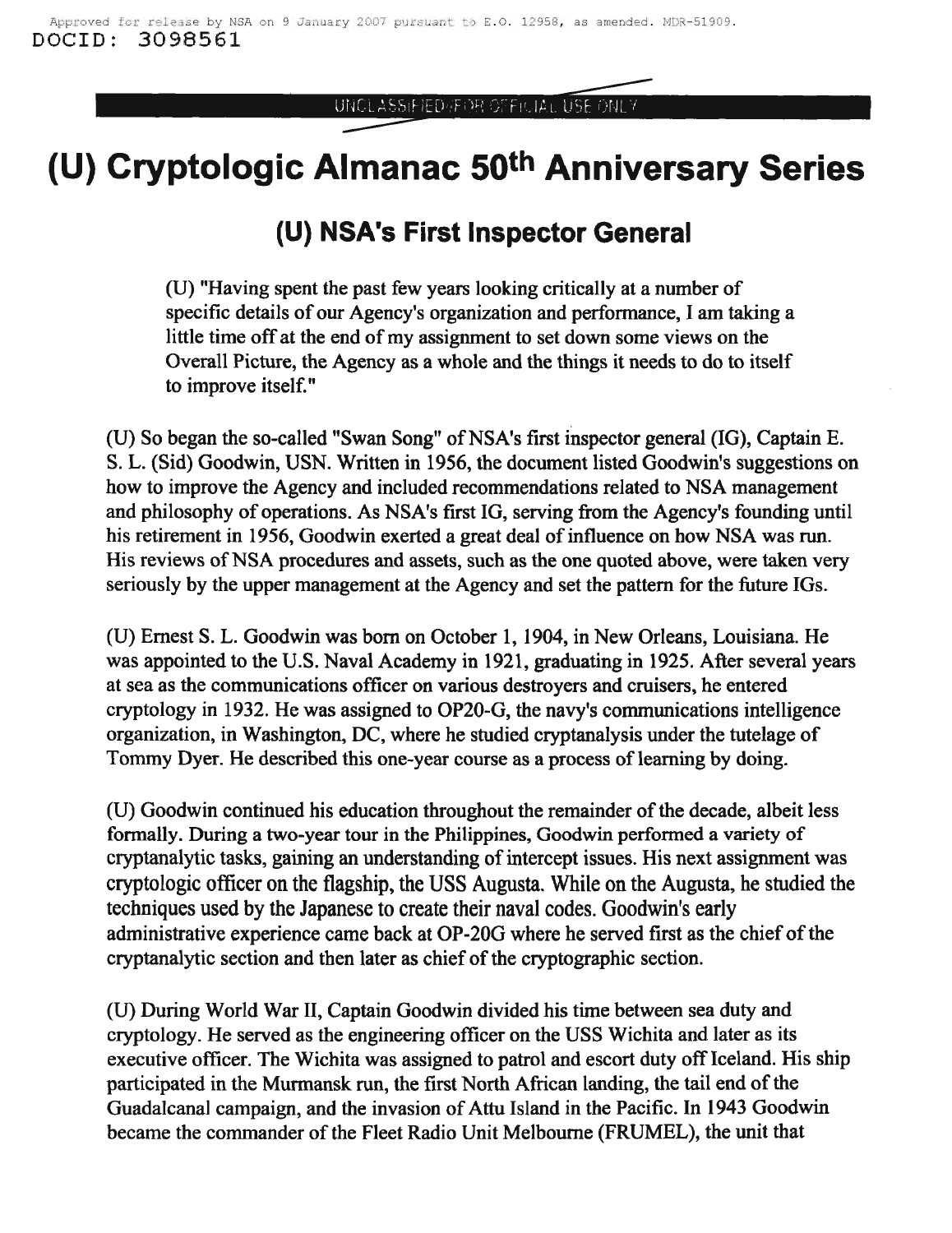supported General Douglas MacArthur in the southwest Pacific Theater. During his year as commander, FRUMEL was instrumental in locating Japanese troop ships, oilers, and other cargo vessels as U.S. submarine targets. Goodwin was awarded the Bronze Star for his wartime contributions.

(U) For the remainder of his career, Goodwin held various administrative positions in cryptologic agencies. He served as comptroller and as adjutant general of the Armed Forces Security Agency (AFSA), a precursor of NSA. When General Canine, then director ofAFSA, created the position of inspector general (IG) in 1951, Goodwin was named to the post, which he continued after AFSA was transformed into NSA.

(U) Goodwin offered the following description of his position as inspector general:

(U) "The IG is the eyes and ears of the director on important subjects. General Canine gave me free rein to carry out my duties. I was charged with the responsibility to ensure that NSA was carrying out its intelligence tasks as efficiently as possible. I did not examine money issues or the use of facilities or machinery. I concentrated on such questions as [whether] NSA [was] providing enough guidance and training to field stations so that they could perform their mission.... I recommended the establishment of a systematic rotation program for executives to enhance their skills. This recommendation was a response to General Canine's philosophy that reorganization was a good mechanism to keep everyone on their toes."

(U) During his tenure as IG, Goodwin also served on the Personnel Development Board. He retired on 30 June 1956.

(U) With retirement, Goodwin began a new career in education. In 1964 he earned a Ph.D. from the University of Michigan, jointly from the School of Business Administration and the Department of Sociology. He then taught at Sacramento State University and the Naval Postgraduate School in Monterey, California.

(U) E. S. L. Goodwin died in California in 1992 at the age of 87.

(D) Four days before his retirement, Goodwin completed his "Swan Song," quoted in the opening paragraph. In it he provided recommendations concerning areas he believed that NSA needed to improve including "the management education of the Agency," "planning, programming, budgeting, and control in terms of concrete objectives," and "staff coordination, particularly from the standpoint of the availability and movement of management information." It is interesting to note how many of his concerns remain important to current NSA seniors.